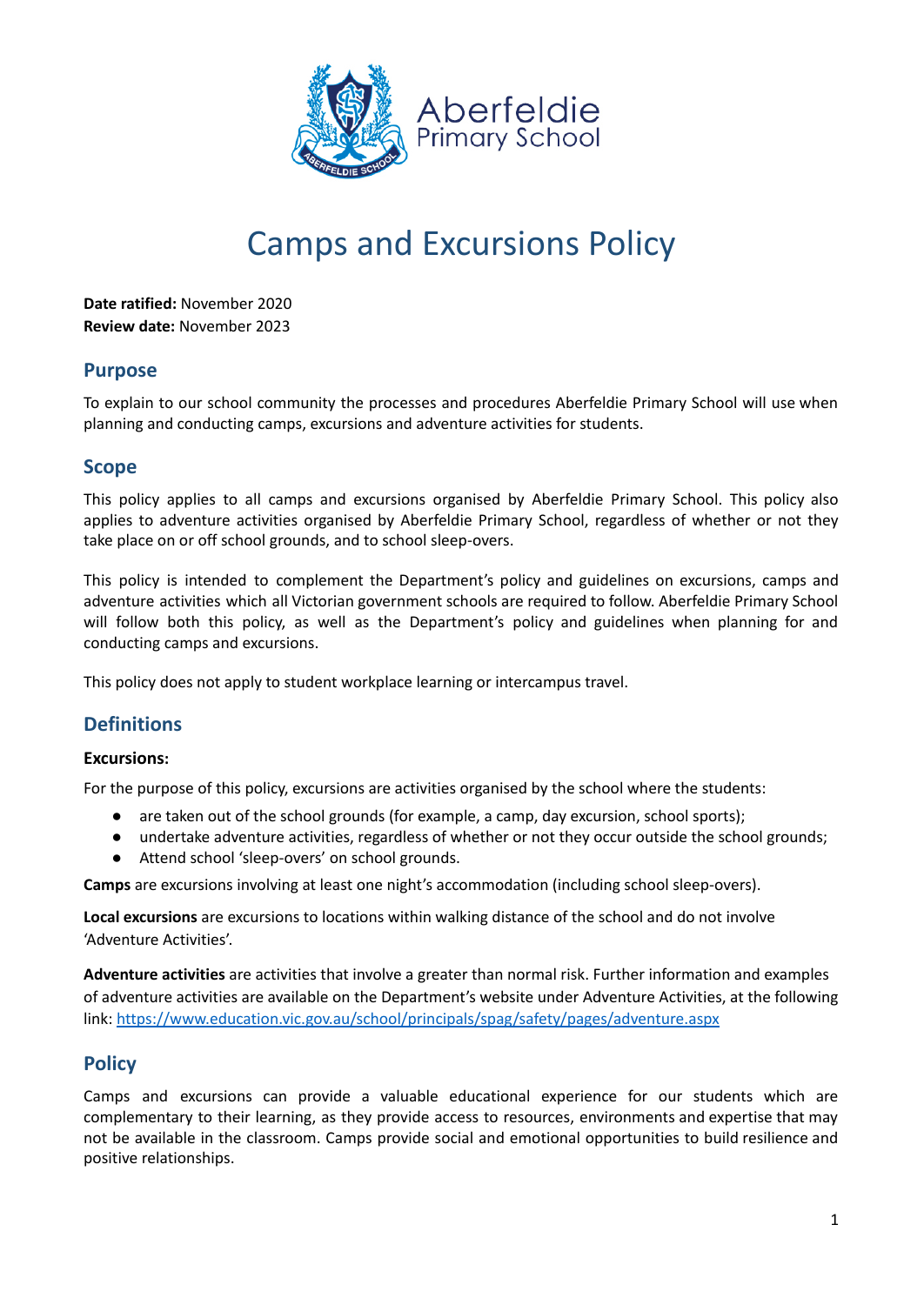For all camps and excursions, including adventure activities, our school will follow the Department's School Policy and Advisory Guide: [Excursions](http://www.education.vic.gov.au/school/principals/spag/safety/pages/excursions.aspx) and Activities. For camps and excursions requiring school council approval, our school will also follow the Department's School Policy and Advisory Guide: Safety [Guidelines](https://www.education.vic.gov.au/school/teachers/studentmanagement/excursions/Pages/outdoorguidelines.aspx) for [Education](https://www.education.vic.gov.au/school/teachers/studentmanagement/excursions/Pages/outdoorguidelines.aspx) Outdoors.

#### **Planning process for camps and excursions**

All camps and excursions will comply with Department planning requirements.

Part of this planning process includes conducting risk assessments, to ensure that reasonable steps are taken to minimise the risks associated with each proposed camp or excursion. Aberfeldie Primary School's risk assessment will include consideration of arrangements for supervision of students and consideration of the risk of bushfire activity in the excursion location. In the event of a Code Red Day being announced, excursions or camp activities in effected locations will be cancelled or rescheduled. Planning will also cover arrangements for cancelling, recalling or altering the camp or excursion for any other reason.

Aberfeldie Primary School is committed to ensuring students with additional needs are provided with an inclusive camps and excursions program and will work with families during the planning stage, as needed, to support all students' attendance and participation in camp and excursion activities.

In cases where a camp or excursion involves a particular class or year level group, the Organising Teacher will ensure that there is an alternative educational program available and appropriate supervision for those students not attending the camp or excursion.

#### **Supervision**

Aberfeldie Primary School follows the Department's guidelines in relation to supervision of students during excursions and camps.

All excursion staff (including parent volunteers) will be familiar with supervision requirements and the specific procedures for dealing with emergencies on each camp and excursion.

All school staff will be aware that they retain overall responsibility for the supervision and care of students throughout all camps and excursions (including adventure activities), regardless of whether or not external providers are managing the activity.

#### **Parent volunteers**

Parents may be invited to assist with camps and excursions. School staff will notify parents/carers of any costs associated with attending. School staff are in charge of camps and excursions and parent/carer volunteers are expected to follow teachers' instructions. When deciding which parents/carers will attend, the Organising Teacher will take into account: any valuable skills the parents/carers have to offer (e.g. bus licence, first aid etc.) and the special needs of particular students.

#### **Volunteer and external provider checks**

Aberfeldie Primary School requires all parent or carer camp or excursion volunteers and all external providers working directly with our students to have a current Working with Children Check card.

#### **Parent/carer consent**

For all camps and excursions, other than local excursions, Aberfeldie Primary School will provide parents/carers with a specific consent form outlining the details of the proposed activity. Aberfeldie Primary School uses Compass to inform parents about camps and excursions and to seek their consent. Parents/carers are encouraged to contact the school to discuss any questions or concerns that they or their child may have with a proposed camp or excursion.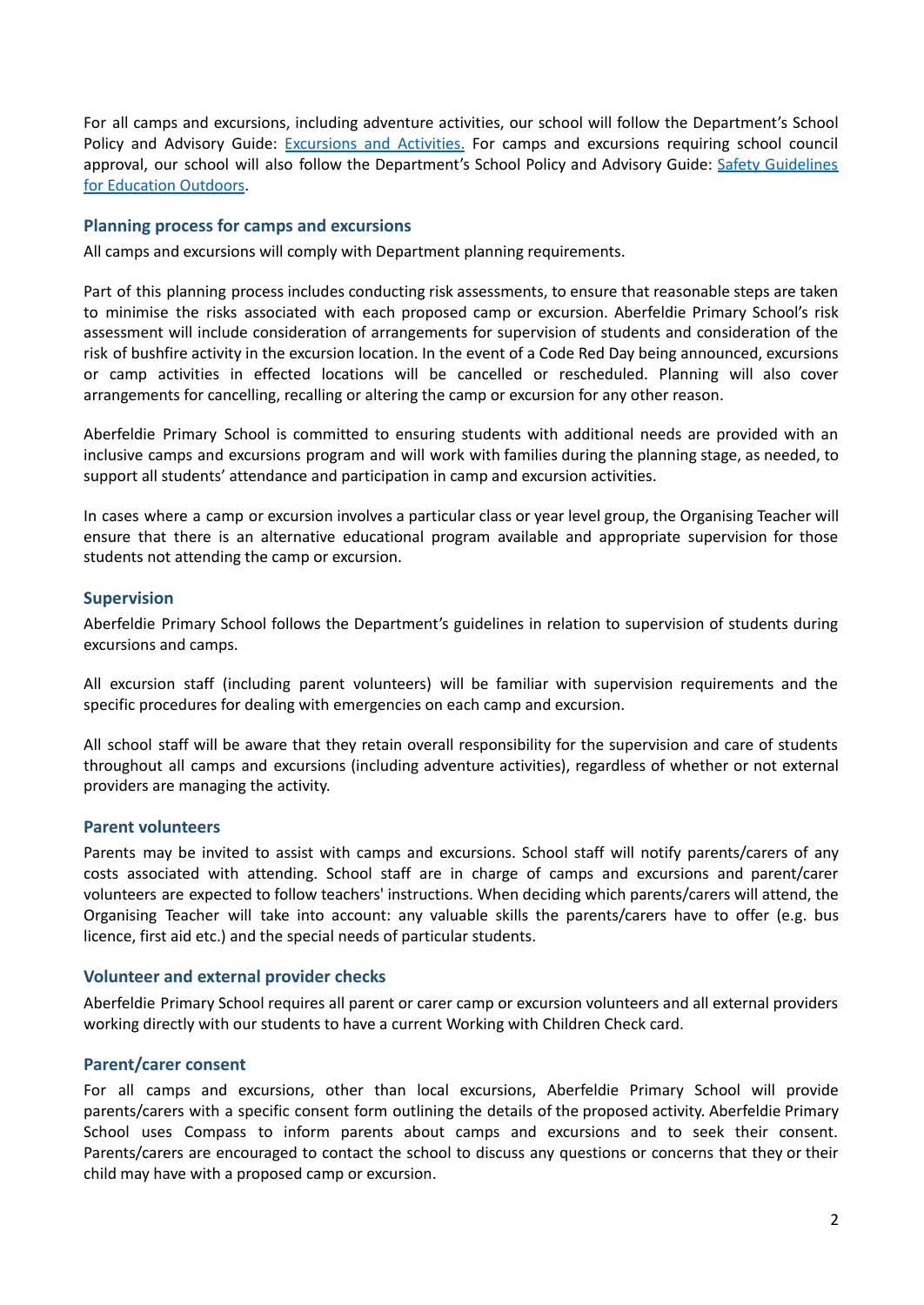For local excursions, Aberfeldie Primary School will provide parents and carers with an annual Local Excursions consent form at the start of each school year or upon enrolment if students enrol during the school year. Aberfeldie Primary School will also provide advance notice to parents/carers of an upcoming local excursion through Compass. For local excursions that occur on a recurring basis (for example weekly outings to the local oval for sports lessons), Aberfeldie Primary School will notify parents once only prior to the commencement of the recurring event.

#### **Cost of camps and excursions, refunds and support**

The cost of all camps and excursions are to be paid by parents/carers unless alternative arrangements have been agreed to by the Principal prior to the excursion. All families will be given sufficient time to make payments for all activities. Consent forms will have clearly stated payment amounts and payment finalisation dates.

Students who have not finalised payment by the required date will not be allowed to attend unless the Principal determines exceptional circumstances apply.

Aberfeldie Primary School will make all efforts to ensure that students are not excluded for financial reasons. Families experiencing financial difficulty are invited to discuss alternative payment arrangements with the Business Manager. The Business Manager can also discuss family eligibility for the Department's Camps, Sports and Excursions Fund (CSEF), which provides payments for eligible students to attend school activities, including camps and excursions. Applications for the CSEF are open to families holding a valid means-tested concession card or temporary foster parents and are facilitated by the school. Further information about the CSEF and the application form are available at Camps, Sports and [Excursions](http://www.education.vic.gov.au/about/programs/Pages/csef.aspx) Fund.

If a camp or excursion is cancelled or altered by the school, or a student is no longer able to attend part or all of the camp or excursion, our school will consider requests for partial or full refunds of payments made by parents/carers on a case-by-case basis, taking into account the individual circumstances. Generally, we will not be able to refund payments made for costs that have already been paid where those funds have already been transferred or committed to a third party and no refund is available to the school. Where possible, we will provide information about refunds to parents/carers at the time of payment.

## **Student health**

Parents and carers need to ensure the school has up-to-date student health information prior to camps and excursions. A member of staff will be appointed with responsibility for the health needs of the students for each camp/excursion. Teachers will administer any medication provided according to our *Medication* policy and the student's signed *Medication Authority Form*. To meet the school's obligations relating to safety, a first aid kit and mobile phone will be taken by teachers on all camps and excursions.

It is the responsibility of parents and carers to ensure their child/children are in good health when attending excursions and camps. If a student becomes ill during a camp and is not able to continue at camp it is the parent/carer's responsibility to collect them and cover any associated costs. If the Principal approves a student joining a camp late, transport to the camp is the parent/carer's responsibility.

## **Behaviour expectations**

Students participating in camps and excursions are required to cooperate and display appropriate behaviour to ensure the camp or excursion is a safe, positive and educational experience for all students involved.

Parents/carers will be notified if their child is in danger of losing the privilege to participate in an excursion or camp due to behaviour that does not meet the standards of behaviour set out in the school's *Student Wellbeing and Engagement Policy and Bullying Prevention Policy*. The decision to exclude a student will be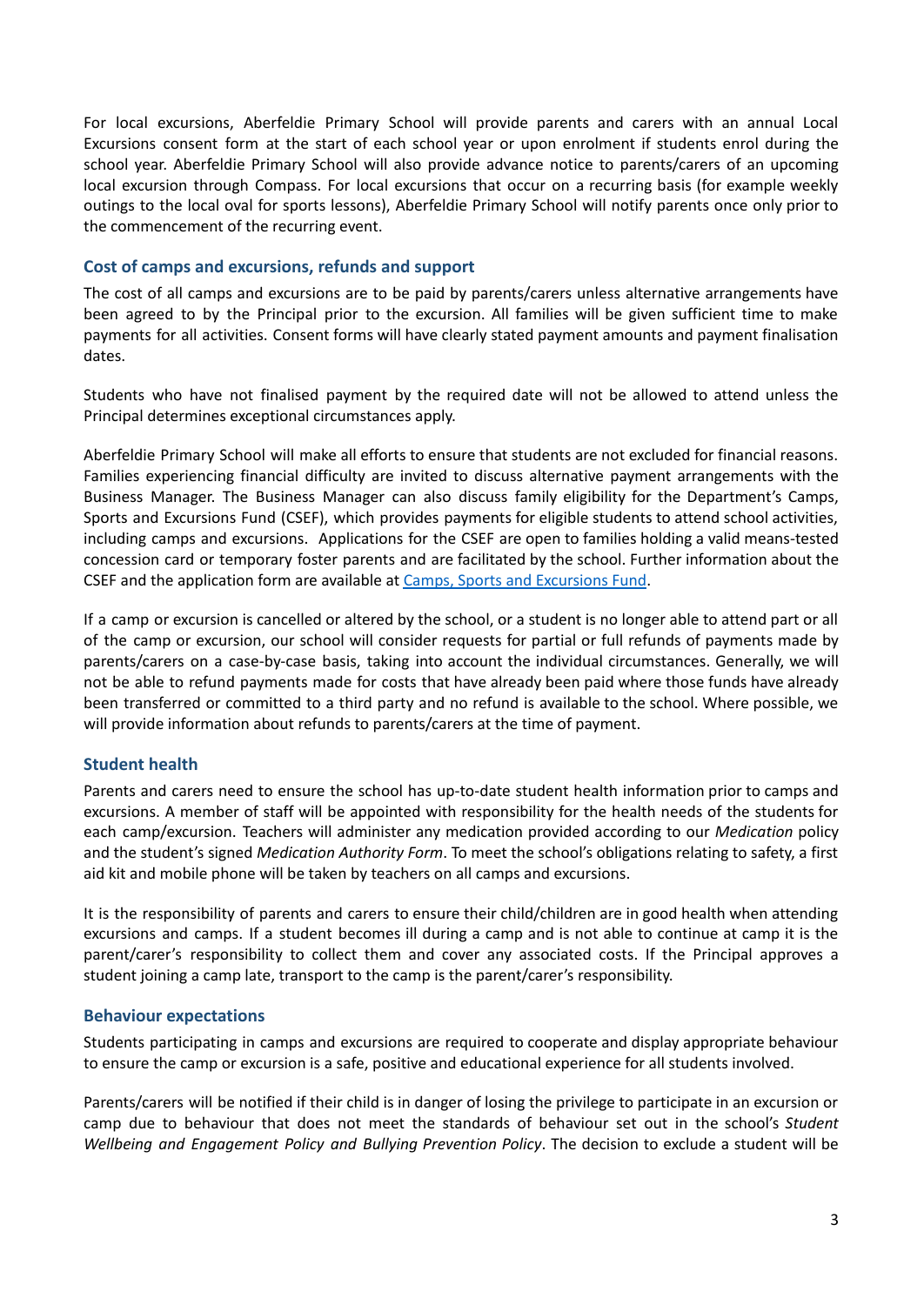made by the Principal or Assistant Principal, in consultation with the Organising Teacher. Both the parent/carer and the student will be informed of this decision prior to the camp or excursion.

If on a camp or excursion the Teacher in Charge considers an individual student's behaviour does not meet required standards, then the Principal or their nominee may determine that a student should return home during the camp or excursion. In these circumstances the parent/carer is responsible for the collection of the student and any costs associated with this.

Disciplinary measures apply to students on camps and excursions consistent with our school's *Student Wellbeing and Engagement Policy, Student Code of Conduct* and *Bullying Prevention Policy*.

#### **Electronic Devices**

Students will not be permitted to bring electronic devices to camps or excursions except with prior approval from the Principal. The Principal will only approve students bringing electronic devices to a camp or excursion in exceptional circumstances and when it is in the best interests of the student, and may place conditions on its location and use during the camp or excursion.

#### **Food**

Students are not permitted to bring their own supply of food items to camps and excursions unless the item is medically indicated and discussed with the Organising Teacher, or included as an item on the clothing and equipment list for that camp or excursion.

#### **Accident and Ambulance Cover**

Any costs associated with student injury rest with parents/carers unless the Department is liable in negligence (liability is not automatic).

Unless otherwise indicated, Aberfeldie Primary School and the Department do not provide student accident or ambulance cover. Parents/carers may wish to obtain student accident insurance cover and/or ambulance cover, depending on their health insurance arrangements and any other personal considerations.

## **Further information and resources**

This policy should be read in conjunction with the following Department polices and guidelines:

- *●* School Policy and Advisory Guide:
	- *o* [Excursions](http://www.education.vic.gov.au/school/principals/spag/safety/Pages/excursions.aspx) and Activities
	- o Emergency and Risk [Management](http://www.education.vic.gov.au/school/principals/spag/safety/Pages/excursionsafety.aspx)
- *●* Safety [Guidelines](https://www.education.vic.gov.au/school/teachers/studentmanagement/excursions/Pages/outdoorguidelines.aspx) for Education Outdoors
- *●* Camps, Sports and [Excursions](http://www.education.vic.gov.au/about/programs/Pages/csef.aspx) Fund.
- *●* [Code](https://www.education.vic.gov.au/about/programs/health/Pages/coderedabout.aspx) Red Days

The following school policies are also relevant to this Camps and Excursions Policy all located in the [policy](http://www.aberfeldieps.vic.edu.au/about.php?id=13) section of the [Aberfeldie](http://www.aberfeldieps.vic.edu.au/about.php?id=13) Primary School Website:

- Visions and Values
- Student Wellbeing and Engagement Policy
- Volunteer Policy
- Duty of Care Policy
- Inclusion and Diversity Policy
- Parent Payment Policy